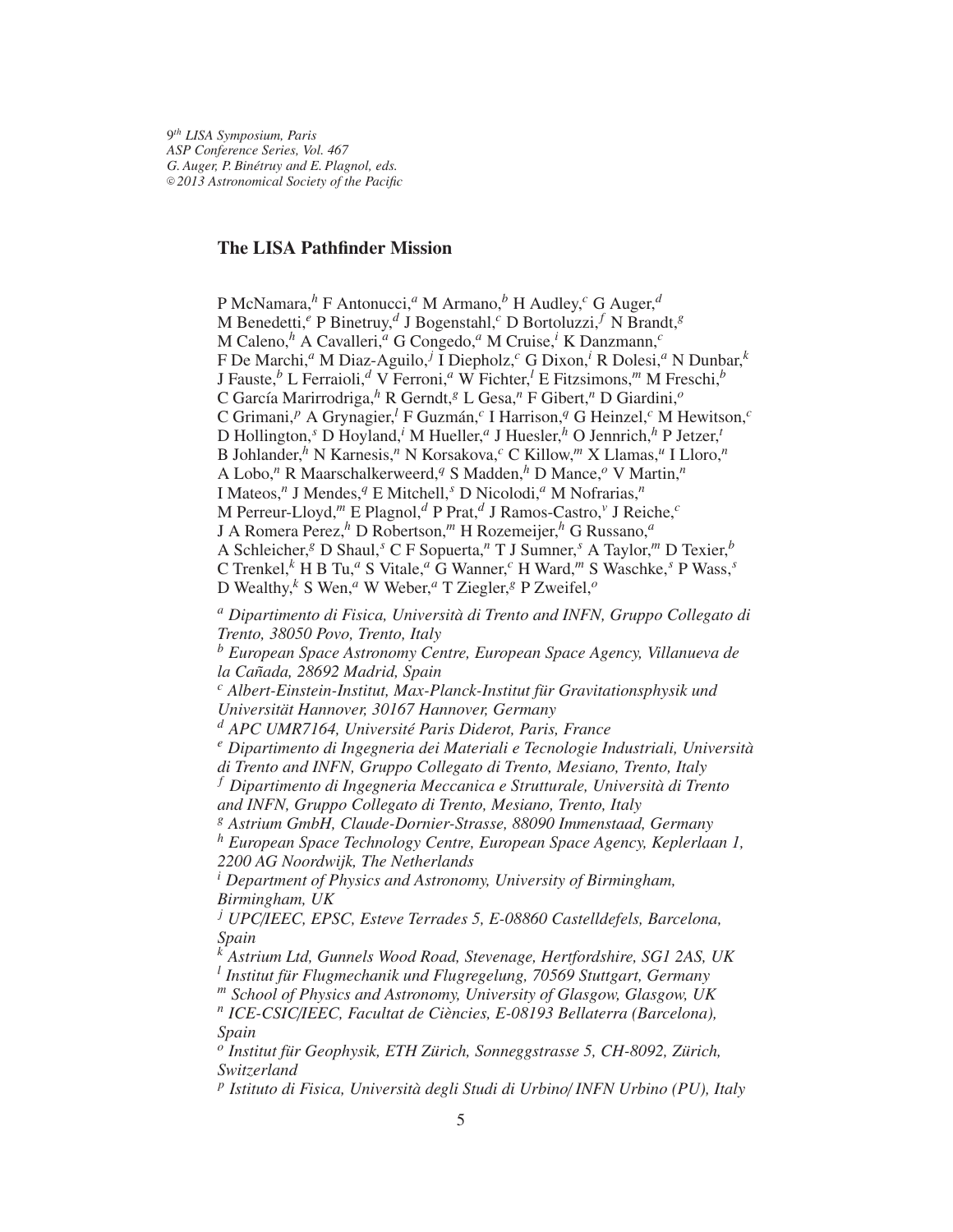*<sup>q</sup>* European Space Operations Centre, European Space Agency, 64293 Darmstadt, Germany

*<sup>s</sup>* The Blackett Laboratory, Imperial College London, UK

<sup>t</sup> Institut für Theoretische Physik, Universität Zürich, Winterthurerstrasse 190, CH-8057 Zürich, Switzerland

<sup>u</sup> NTE-SENER, Can Malé, E-08186, Lliçà d'Amunt, Barcelona, Spain

<sup>*v*</sup> Universitat Politècnica de Catalunya, Enginyeria Electrònica, Jordi Girona

1-3, 08034 Barcelona, Spain

**Abstract.** LISA Pathfinder (formerly known as SMART-2) is an European Space Agency mission designed to pave the way for the joint ESA/NASA Laser Interferometer Space Antenna (LISA) mission by testing in flight the critical technologies required for space-borne gravitational wave detection; it will put two test masses in a near-perfect gravitational free-fall and control and measure their motion with unprecedented accuracy. This is achieved through technology comprising inertial sensors, high precision laser metrology, drag-free control, and an ultra precise micro-Newton propulsion system.

LISA Pathfinder (LPF) essentially mimics one arm of spaceborne gravitational wave detectors by shrinking the million kilometre scale armlengths down to a few tens of centimetres, giving up the sensitivity to gravitational waves, but keeping the measurement technology.

*The scientific objective of the LISA Pathfinder mission consists then of the first in-flight test of low frequency gravitational wave detection metrology.*

In this paper I will give a brief overview of the mission, focusing on scientific and technical goals.

# **1. Introduction**

LISA Pathfinder, the second of the European Space Agency's Small Missions for Advanced Research in Technology (SMART), is a mission designed to pave the way for future spaceborne gravitational wave detectors<sup>1</sup>, by testing, in a space environment, the basic assumption of General Relativity: that free particles follow geodesics. In doing so, LISA Pathfinder will demonstrate the proof of principle of low frequency gravitational wave detection, as well as demonstrating the core technologies required for spaceborne interferometric gravitational wave detectors.

LISA Pathfinder was first proposed in 1998 as ELITE (European LIsa Technology Experiment) (Danzmann (1998)). The original proposal was refined and proposed to ESA in 2000 in response to the SMART-2 announcement of opportunity. At the time,

<sup>&</sup>lt;sup>1</sup>When originally proposed, LISA Pathfinder was a dedicated technology demonstrator for the joint ESA/NASA Laser Interferometer Space Antenna (LISA) mission (Bender et al. (1998)), however, since this time the LISA mission has been removed from the ESA Science Programme. Many of the currently proposed spaceborne interferometric gravitational wave detectors are based on the original LISA mission concept, and therefore still rely on the LPF flight demonstration.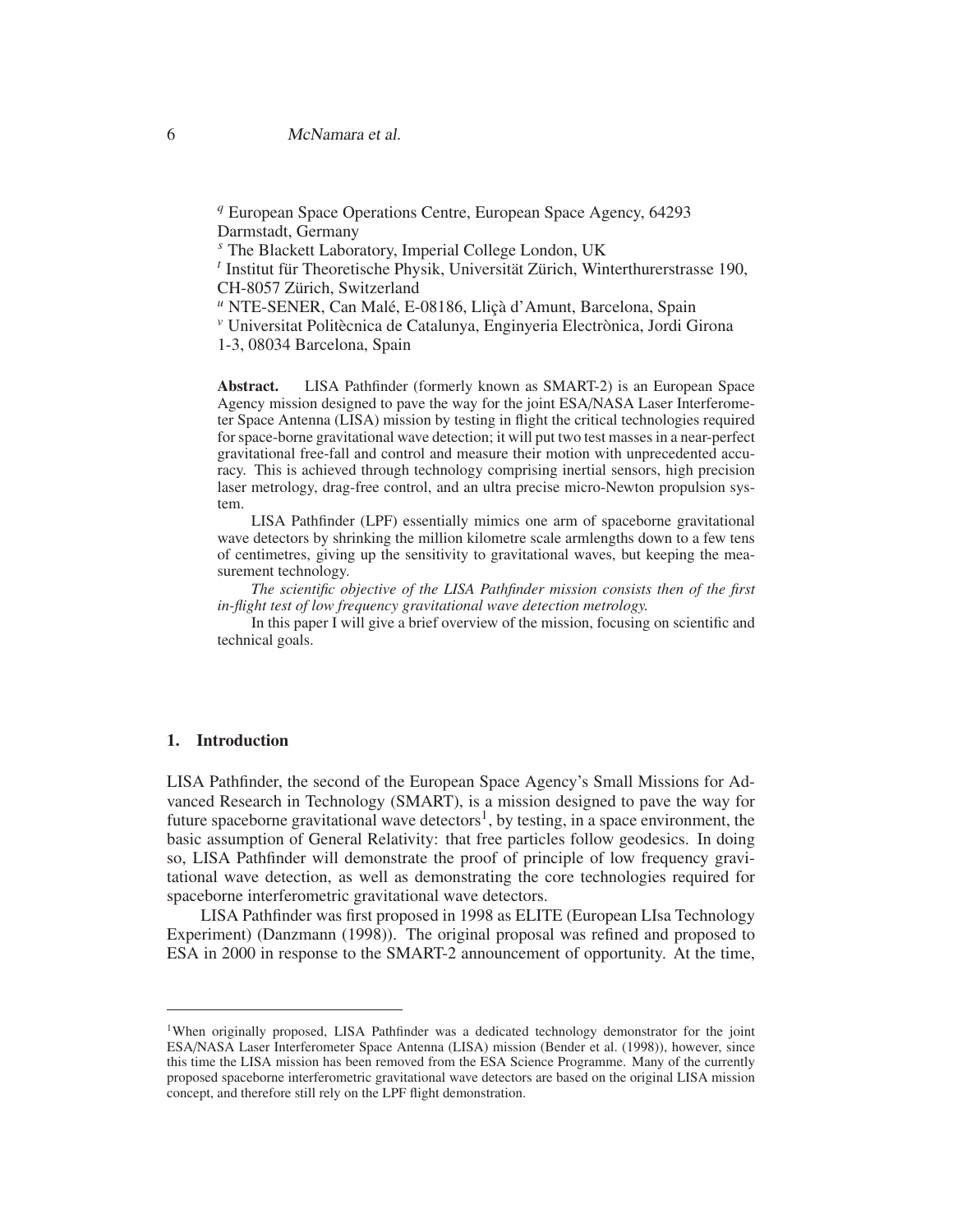the proposal called for a joint LISA and Darwin<sup>2</sup> pathfinder mission, consisting of two free-flying spacecraft, with three payloads (LISA Technology Package, Darwin Technology Package, and a NASA provided LISA Technology Package). The goal of the mission was to demonstrate drag-free control (for LISA) and formation flying (for Darwin). The mission was approved by the Science Programme Committee (SPC) in November 2000. After an initial industrial study, the mission was descoped to a single spacecraft (the Darwin Pathfinder was cancelled) and renamed LISA Pathfinder (LPF). At the time, LPF carried two payloads, the European built LISA Technology Package (LTP) (Vitale (2002)), and the NASA provided Disturbance Reduction System (DRS) (O'Donnell (2004)). Both payloads consisted of two inertial sensors, a laser metrology system, micro-Newton thrusters and drag-free control software. However, the DRS was descoped and now consists of micro-Newton thrusters and a dedicated processor running the drag-free and attitude control software, and will rely on the LTP for its inertial sensing.

LISA Pathfinder is due to be launched on-board a dedicated small launch vehicle from the European spaceport of Kourou (French Guyana) into a parking orbit with perigee at 200 km, apogee at 1620 km, and an inclination to the equator of 5.3◦ . After a series of apogee raising manoeuvres using an expendable propulsion module, LISA Pathfinder will enter a transfer orbit towards the first Sun-Earth Lagrange point (L1). After separation from the propulsion module, the LPF spacecraft will be stabilised using micro-Newton thrusters, entering a 500,000 km by 800,000 km Lissajous orbit around  $L1.$ 

Following the initial on-orbit check-out and instrument calibration, the science operations phase of the mission will then take place. The nominal lifetime of the science operations is 180 days; this includes the LTP and DRS operations.

### **2. LISA Pathfinder Science Case**

The main aim of the LISA Pathfinder mission is to demonstrate, in a space environment, that free-falling bodies follow geodesics in space-time.

The difficulty of achieving high purity geodesic motion is that any parasitic forces compete with spacetime geometry to set masses in motion, perturbing them away from their geodesic lines. As gravity is by far the weakest of all fundamental interactions, achieving the required extremely low level of non-gravitational acceleration requires the understanding, reduction and control of the disturbances produced by a wide range of physical phenomena. The LISA Pathfinder experiment concept is to improve the uncertainty in the proof of geodesic motion. This is achieved by tracking, using picometre resolution laser interferometry, two test-masses nominally in free-fall, and by showing that their relative parasitic acceleration, at frequencies around 1 mHz, is at least two orders of magnitude smaller than anything demonstrated or planned so far.

To reach its goals, LISA Pathfinder will have to achieve many firsts simultaneously. Its test masses will be the first large-mass, high-purity, metal test bodies flown freely in space at a distance of several millimetres from their immediate surroundings

<sup>2</sup>Darwin is a proposed mission consisting of a flotilla of four or five free-flying spacecraft that will search for Earth-like planets around other stars and analyse their atmospheres for the chemical signature of life (Kaltenegger & Fridlund (2005)).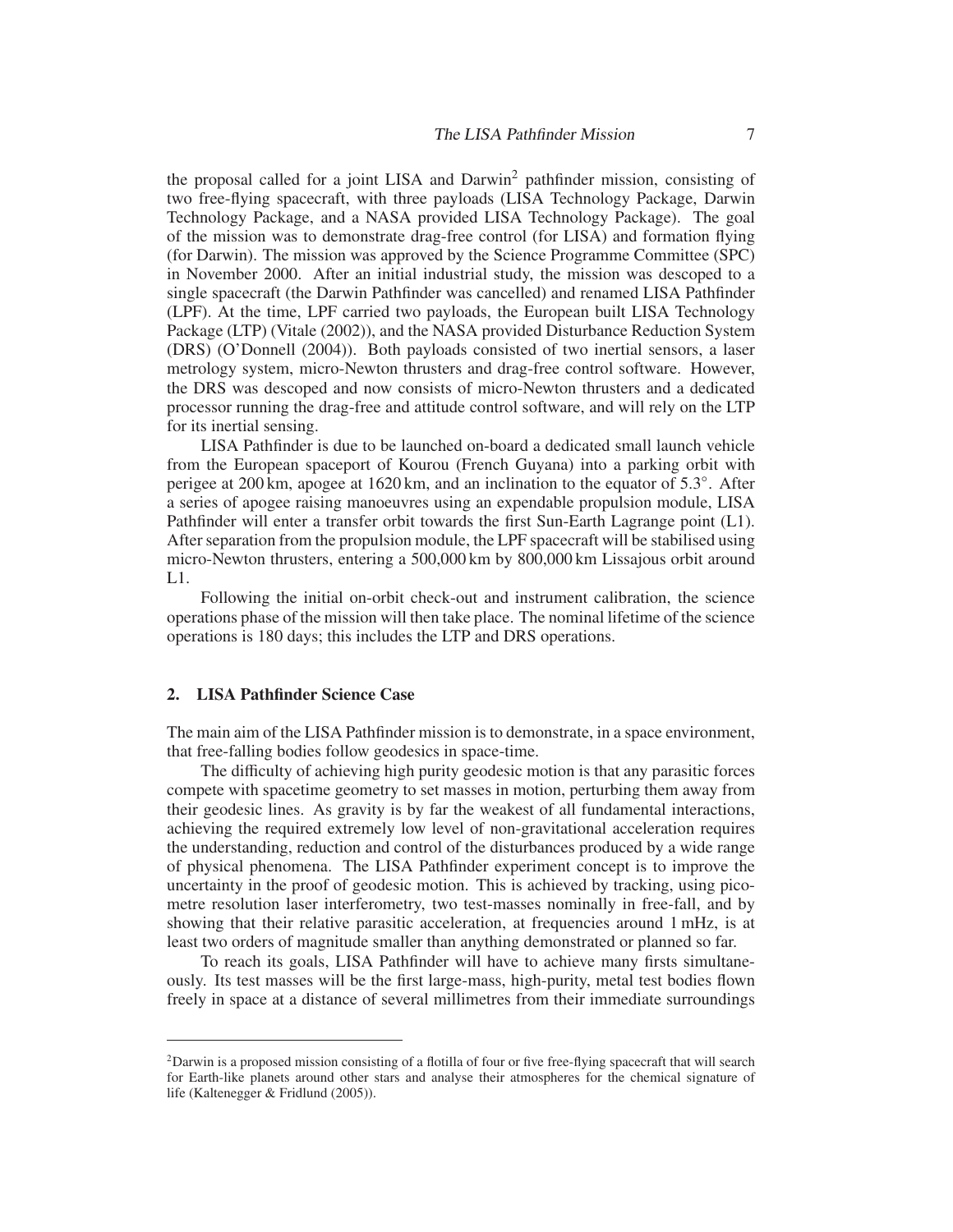# 8 McNamara et al.

and with no mechanical contact to them. With its test mass to test mass and test mass to spacecraft interferometric readout, it will realise the first high precision laser interferometric tracking of orbiting bodies in space. With its nanometer spacecraft to test-mass control and its pico-metre test mass to test mass control, it will realise the first nano- and sub-nanometer formation flight of bodies in orbit. And with its sub nano-g self-gravity suppression at both test masses locations, it will be the first high-quality orbiting gravitational laboratory for Fundamental Physics experiments.

The quantitative mission goal of LISA Pathfinder is to demonstrate immunity from relative accelerations of non-gravitational origin to

$$
\Delta a \le 3 \times 10^{-14} \sqrt{1 + \left(\frac{f}{3 \text{ mHz}}\right)^2} \text{ ms}^{-2} / \sqrt{\text{Hz}}
$$
 (1)

over the frequency bandwidth of 1 - 30 mHz. *This is the top-level science requirement of the mission*.

In addition, LISA Pathfinder will demonstrate the ability of tracking free-floating test masses by laser interferometry with a resolution of

$$
\Delta x \le 9 \times 10^{-12} \sqrt{1 + \left(\frac{3 \text{ mHz}}{f}\right)^2} \text{ m} / \sqrt{\text{Hz}}
$$
 (2)

over a frequency bandwidth of 1 - 30 mHz with a dynamic range on the order of one millimetre.

LISA Pathfinder is both a mission in General Relativity and in Precision Metrology, pushing these disciplines several orders of magnitude beyond their current state of the art. In doing so it opens new ground for an entire class of new missions in General Relativity, in Fundamental Physics at large, and in Earth Observation (Albertella et al. (2002)).

Also, it must be stated that the final objective of LISA Pathfinder is not to develop hardware, but to confirm the overall physical model of the forces that act on a test mass in interplanetary space. To fulfill this program, the mission is not going to just make a measurement of acceleration but will implement a full menu of measurements: at the end of this set of measurements, the residual acceleration noise model (Brandt (2010)) will be verified down to painstaking detail.

### **3. LISA Technology Package**

Unlike traditional observatory or planetary missions, the payload in LISA Pathfinder cannot be considered as a discrete piece of hardware carried by the spacecraft. Instead, during science operations, the payload and the spacecraft act as a single unit: the attitude control of the spacecraft is driven by the payload. LISA Pathfinder will carry two payloads; the LISA Technology Package (LTP), and the Disturbance Reduction System (DRS). Only the LTP will be described here.

The main role of the LTP is to house the test masses and provide the position information of the test masses to the Drag-Free and Attitude Control System (DFACS).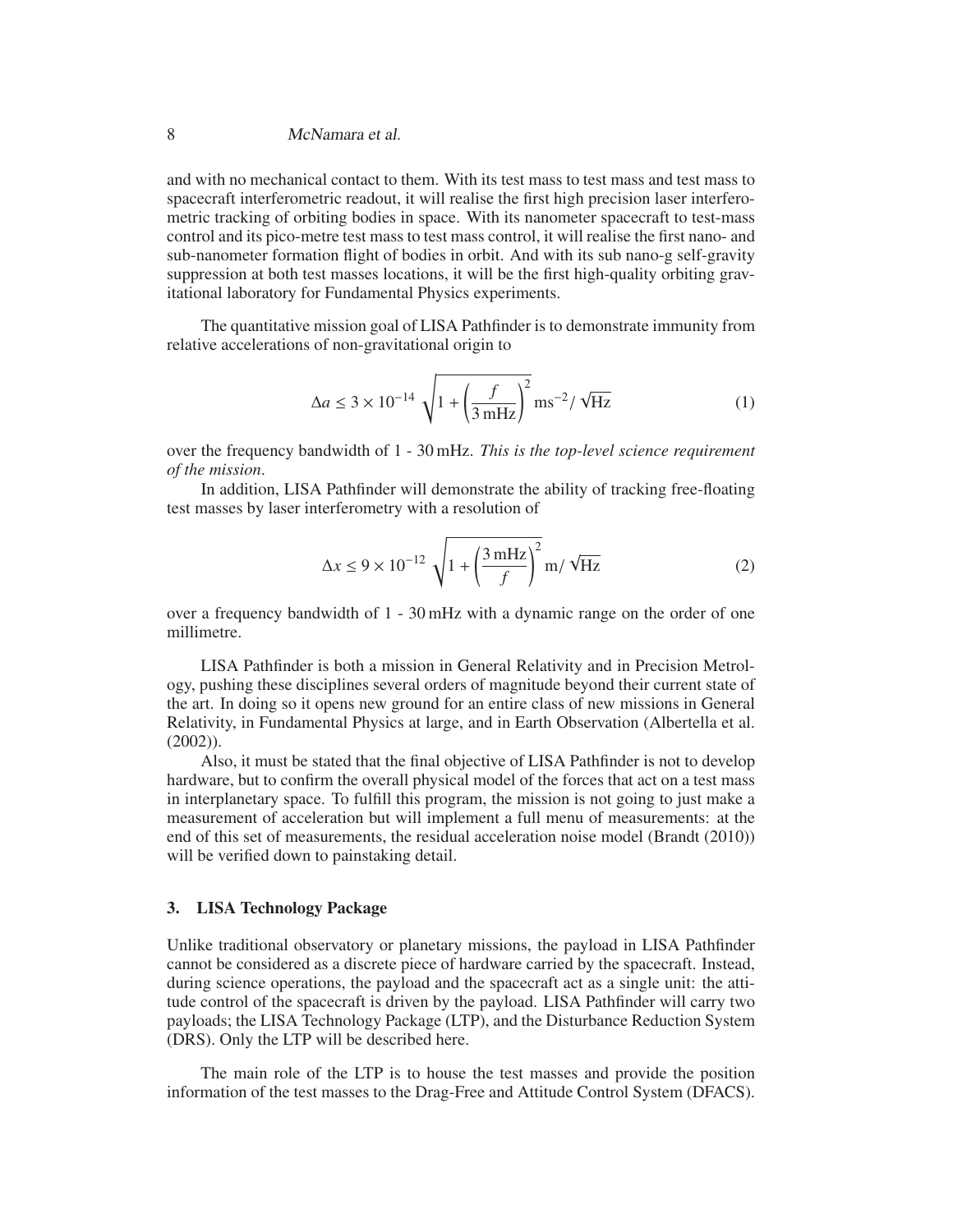

Figure 1. Artists impression of the LISA Technology Package Core Assembly (LCA).

However, due to the resolution required, coupled with the proximity of hardware to the test masses, the performance and environmental requirements levied on the LTP subsystems is extremely demanding.

Figure 1 shows an artists impression of the LTP Core Assembly. The LTP consists of two major subsystems; the Inertial Sensor Subsystem, and the Optical Metrology Subsystem. Both subsystem are described in further detail in the following sections.

#### **3.1. Inertial Sensor Subsystem**

The inertial sensor subsystem consists of the test masses and all systems interacting directly with the test masses, *i.e.* the electrode housing, front-end electronics, vacuum system, charge management, and caging mechanism. This section will describe each of these subsystems in turn.

The LTP test masses consist of a 1.96 kg cube of Gold:Platinum mono-phasic alloy of dimension 46 mm on a side. The alloy is formed from 73% gold and 27% platinum, chosen as this material can have an extremely low magnetic susceptibility ( $\chi_m \approx 10^{-5}$ ) and high density  $\approx 20 \text{ kgm}^{-3}$ . The combination of both greatly reduces the effect of external forces on the test mass.

The position of the test masses is readout by two means: high resolution laser interferometry, and electrostatic (capacitive) sensing. The former only senses the test mass position along the sensitive axis (the line joining the two test masses) and the angles of rotation around the axes perpendicular to the sensitive axis, whereas the capacitive sensor measures the position of the test mass in all six degrees of freedom. The capacitive sensor comprises a hollow cubic molybdenum housing with gold coated sapphire electrodes mounted in the faces. The housing is sized to allow for a 4 mm gap between the electrode faces and the test mass. The size of the gap is a trade off between reducing the effects of noise sources, *e.g.* from uncontrolled potentials on the electrodes, and being able to meet the capacitive sensing requirement of  $2 \text{ nm} / \sqrt{\text{Hz}}$ over the measurement bandwidth.

The capacitive readout system, known as the *Inertial Sensor Subsystem Front End Electronics* (ISS FEE), is arranged such that electrodes facing opposing faces of the test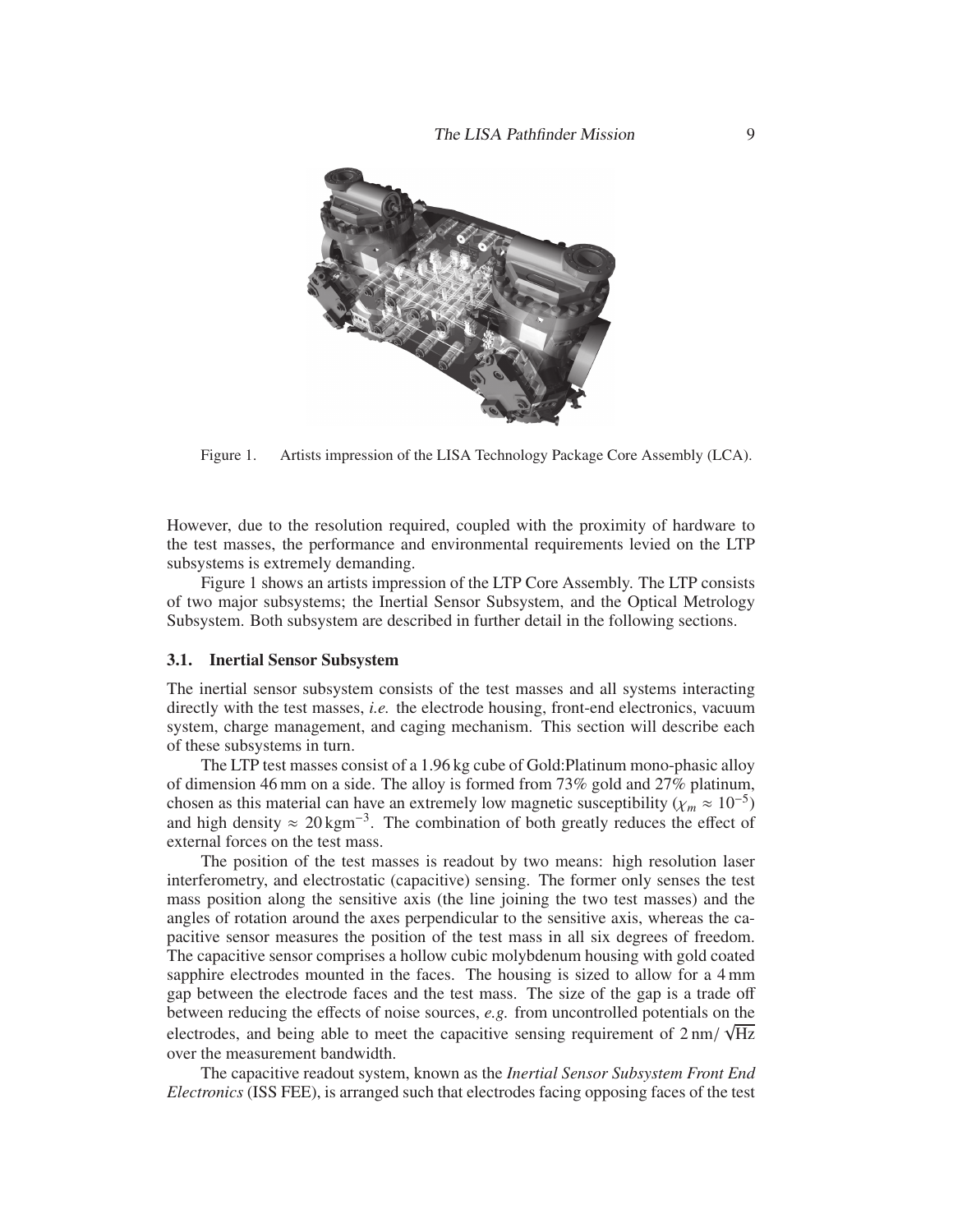mass are combined via a capacitive bridge. A change in the position of the test mass gives a differential, bi-polar, signal which is used as an input to the drag-free control system. As well as sensing the position of the test masses, the ISS FEE can also be used to actuate (force) the test mass.

The test mass and electrode housing are mounted inside a dedicated vacuum enclosure. In order to meet the instrument requirements, the vacuum around the test mass must be maintained, throughout the mission lifetime, to less than  $10^{-5}$  Pa; this is achieved by venting the vacuum chamber to space after LPF reaches its nominal science orbit. As with all equipment used in LISA Pathfinder, only non-magnetic materials can be used in the system, forcing the vacuum chamber to be manufactured from titanium as opposed to the standard stainless steel construction techniques.

With no physical contact between the test mass and the surrounding environment, one issue that must be dealt with is charging of the test mass due to cosmic ray and solar energetic particle impacts. A build up of charge on the test mass, coupled with the potentials on the electrodes, will lead to additional noise in the test mass position. The charge is controlled using a non-contact discharge system based on the photo-electric effect. UV light from Mercury vapour lamps is channelled to the electrode housing via fibre optic cables. Depending on the sign of the charge on the test mass, the light is either shone onto the test mass or the electrode housing.

A further challenge which is unique to space flight hardware is the need for a launch-lock device to prevent hardware being damaged during the extreme vibration conditions experienced at launch. In LISA Pathfinder, this is especially true for the test masses - the most sensitive part of the experiment must survive a random load of  $\approx$  50 g<sub>rms</sub>, requiring a holding force of  $\approx$  1200 N, while not damaging the gold coated surface of the cube. In addition to the launch load requirement, when on-orbit, the device must release the test mass within an error box of 200 micron, with a velocity of less than 5 <sup>×</sup> <sup>10</sup>−6ms−<sup>1</sup> . These requirements are met by the *Caging Mechanism Assembly*. This device consists of three actuators: a first stage single shot mechanism, based on a high-output paraffin, actuator to provide the 1200 N preload (the launch lock); a second stage piezo actuator, which is used to break the adhesion of the launch lock and position the test mass at the desired location; and finally, the release actuator, a small diameter, piezo actuated, pin which is used to break the adhesion of the positioning plunger and release the mass with the required accuracy.

Several other challenges must also be solved in order to meet the requirements of the LTP. These include: balancing of the differential gravitational force and gradient at the test mass positions - achieved by mounting compensation masses inside, and external to, the vacuum enclosure; creating a thermally quiet environment around the test mass - a temperature stability of  $10^{-5}$  K/ $\sqrt{Hz}$  over the measurement bandwidth is required; associated with the thermal stability requirement is the need to have thermometers with a resolution better than  $10^{-5}$  K/ $\sqrt{Hz}$ ; and as mentioned earlier, no magnetic materials can be used - this makes the design of several of the subsystem units especially difficult (*e.g.* vacuum chamber, mounting brackets, bolts, etc).

## **3.2. Optical Metrology Subsystem**

The Optical Metrology Subsystem (OMS) is the high resolution laser interferometric readout of the test masses' positions. The OMS comprises several subsystems, namely; the reference laser unit, the laser modulator, optical bench interferometer, phasemeter, and data management unit.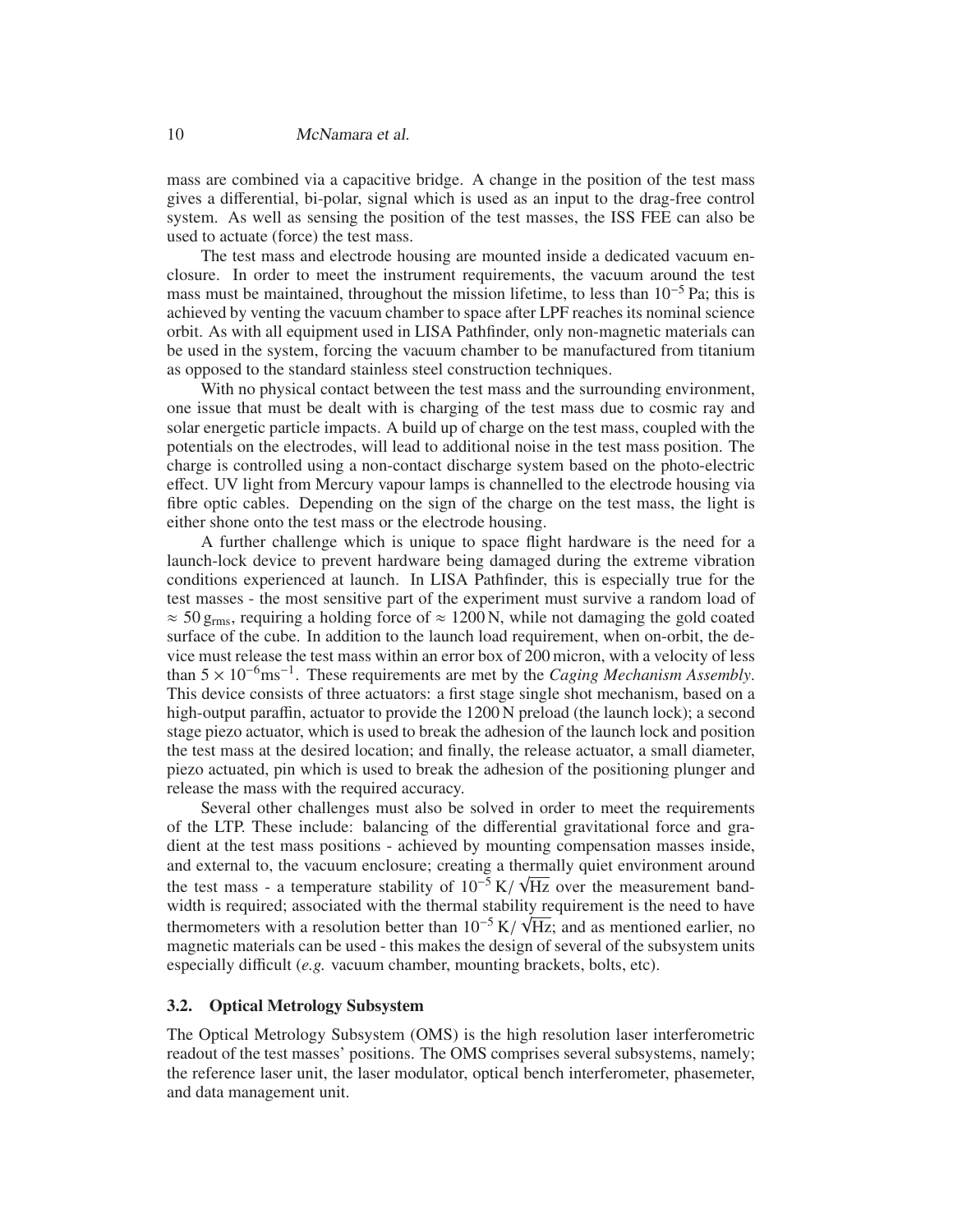The *Reference Laser Unit* (RLU) employed on LPF is a 35 mW Nd:YAG nonplanar ring oscillator (Kane & Byer (1985)) of the same design commonly used in metrology labs around the world. This laser design is ideal for space applications due to its small size, high electrical to optical efficiency and inherent low noise operation.

The RLU output is fibre coupled using single-mode, polarisation-maintaining fibre to the subsequent component in the optical chain, the *Laser Modulator* (LM). The LM consists of a beam splitter, two acousto-optic modulators, and optical pathlength actuators. The light from the laser is split into two paths, each path is passed through an acousto-optic modulator (also known as a *frequency shifter*). One modulator is driven at 80 MHz, while the other is driven at 80 MHz  $+ 1.2$  kHz, thereby creating two beams with a frequency difference of 1.2 kHz - the heterodyne frequency. The beams are then passed through the optical pathlength difference (OPD) actuators which consists of a fibre optic cable wrapped around a cylindrical piezo-electric transducer. The OPD is used to stabilise the fibre optic paths leading to the optical bench. After the OPD, the beams are transmitted, again via sm/pm fibre, to the *Optical Bench Interferometer* (OBI).

The main function of the Optical Bench Interferometer is to direct the beams to the relevant positions in 3-dimensional space, without adding any significant noise to the measurement path. The primary optical bench requirement can be stated that the pathlength noise induced by the components on the optical bench should not exceed  $1 \text{ pm} / \sqrt{\text{Hz}}$ <sup>3</sup> over the measurement bandwidth. The optical bench is constructed from a block of Zerodur ceramic glass measuring  $200 \times 212 \times 22.5$  mm with fused silica mirrors and beamsplitters bonded to the surface, forming four interferometers on the bench: the  $x_2 - x_1$  interferometer which measures the differential motion of the two test masses - this is the primary science measurement of the mission;  $x_1$  interferometer which measures the position and angles of test mass 1 with respect to the optical bench (and therefore, the spacecraft); the *Frequency* interferometer which is an unequal arm Mach-Zehnder interferometer, sensitive to laser frequency fluctuations - the output of this interferometer is used to stabilise the laser frequency; and the *Reference* interferometer which is a rigid equal arm interferometer which provides the system noise floor, and is used to stabilise the fibre pathlengths via the OPD. The light from each fibre is also sent directly to a photodiode which is used to monitor the laser intensity noise. Figure 2 shows the layout of the optical bench with each of the interferometers labelled.

The signals from the (quadrant) photodiodes of each interferometer (each interferometer has two quadrant photodiodes for redundancy) are sent to the *PhaseMeter Assembly*. The phasemeter samples the data at 100 Hz and performs a Single Bin Discrete Fourier Transform to measure the phase of the signals at the heterodyne frequency. The phasemeter not only outputs the longitudinal phase from the respective interferometers, but also outputs the angles between the wavefronts interfering on the photodetectors commonly known as *di*ff*erential wavefront sensing* (DWS). The latter signals from the  $x_1$  and  $x_2 - x_1$  interferometers are used to align the test mass to the interferometer. The longitudinal signals from the interferometers are used to stabilise the laser frequency, the optical pathlength, and (with the DWS signals) as inputs for the Drag-Free and Attitude Control System (DFACS).

As mentioned above, the phasemeter samples the data at 100 Hz. However, the 100 Hz samples are not required for routine operation, and so the data is downsam-

 $3 \text{pm} = \text{pico-metre} \ (\equiv 10^{-12} \text{m})$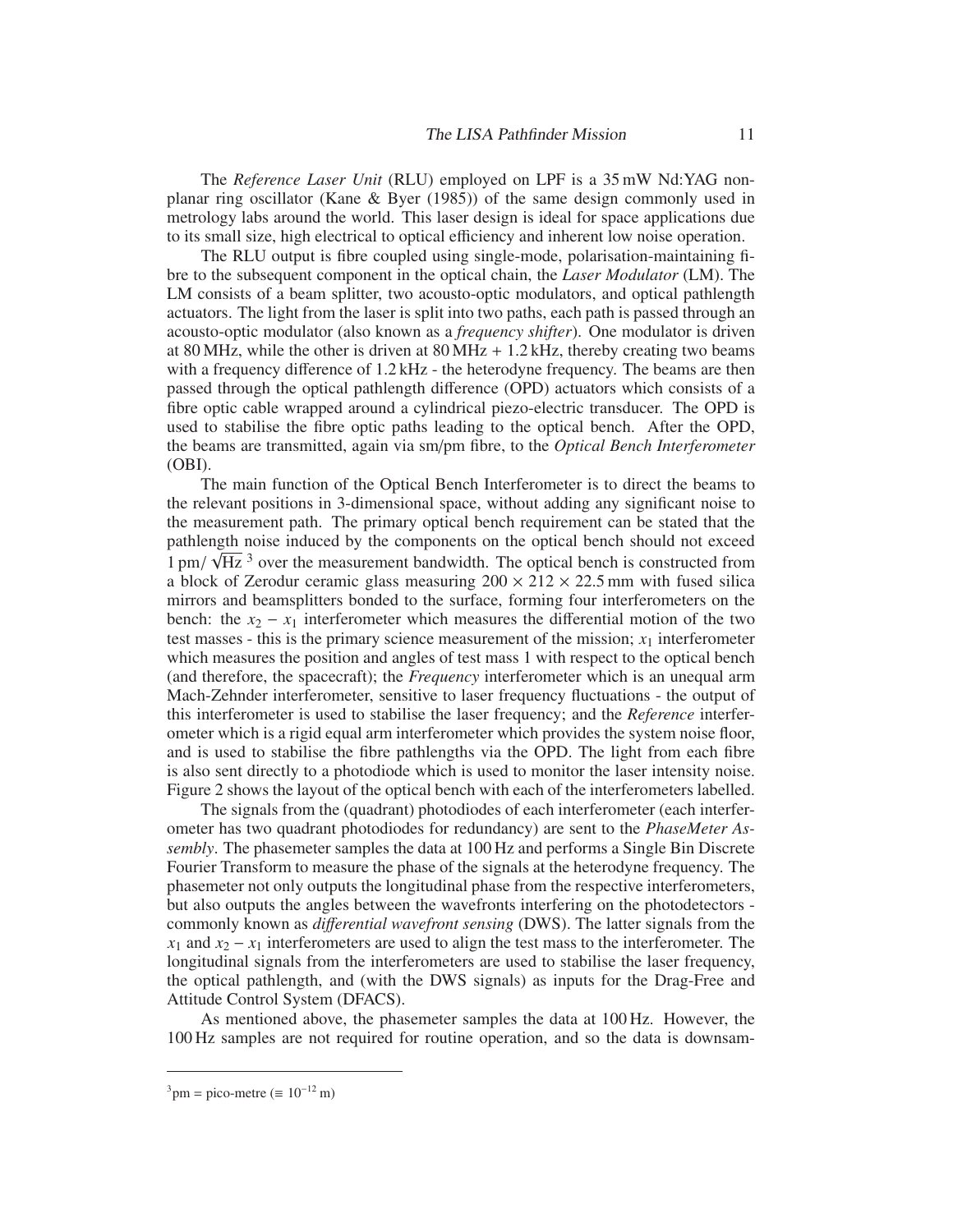

Figure 2. Optical Bench Interferometer layout. The labels *To TM1* and *To TM2* indicate the positions of the test masses (not shown).

pled to 10 Hz prior to transmission to the on-board computer (and hence the DFACS). The downsampling is performed inside the *Data Management Unit* (DMU) - a 12 MHz ERC32 processor. The DMU is also responsible for the interface to the LTP subsystems, routing telecommands and timing information to the units, and collecting and transmitting telemetry to the on-board computer. The DMU also controls the diagnostic subsystems, consisting of heaters/ thermometers, coils/magnetometers, and a radiation monitor. The diagnostic items are required to isolate particular noise sources in the LTP.

# **4. Spacecraft**

The spacecraft carries all the necessary subsystems required to support the performance of the scientific experiments. In addition this module also supports, with power and command and data handling, the operations of the propulsion module until separation. The science module moreover physically hosts the LTP and the NASA provided payload, the Disturbance Reduction System (DRS).

# **4.1. Spacecraft Platform**

The spacecraft platform structure provides the mechanical support for the hardware of the other spacecraft subsystems. The spacecraft has a shape of an octagonal prism, with outer diameter of 2.31 m and the height 0.96 m. One of the two bases is covered by a sunshield panel supporting an array of triple-junction GaAs solar cells of  $2.8 \text{ m}^2$ , providing at end-of-life 650 W of power, while the other base interfaces with the disposable propulsion module. A large central cylinder accommodates the LTP Core Assembly, while the rest of the payload equipment and the spacecraft units are mounted as far away as possible on shear walls connecting the central cylinder to the outer panel form-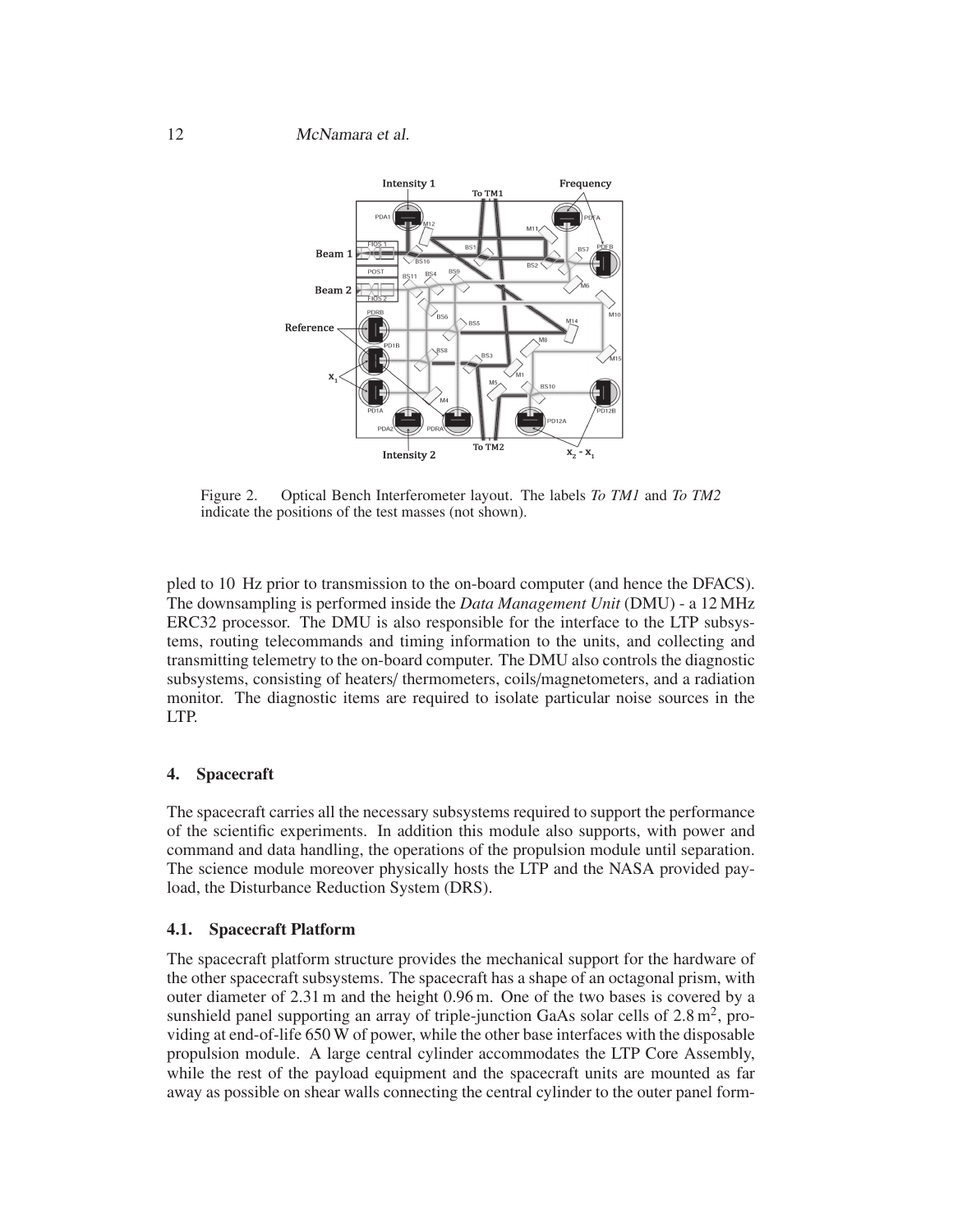

Figure 3. LTP Test Masses layout schematic with axis rotation angles notation

ing the octagonal structure. The cylinder and all structural panels are constructed from sandwich panels or shells with carbon fibre laminate skins bonded to aluminium honeycomb core. Aluminium items are limited to structural rings, cleats, inserts and minor brackets.

#### **4.2. Drag-Free Attitude Control System**

The Drag-Free Attitude Control System (DFACS) is probably the single most important subsystem on board. The main objective of the DFACS is to control the spacecraft dynamics in such a way that the main requirement on the residual acceleration, expressed by Equation 1 is met.

Like any control system, DFACS makes use of sensors and actuators. The spacecraft attitude is sensed by means of a pair of star trackers with a measurement error of 32 arcsec/  $\sqrt{Hz}$ . With reference to Figure 3, the test masses position  $(x_i, y_i, z_i)$  with  $i = 1, 2$ ) and attitude  $(\theta_i, \eta_i, \phi_i)$  with  $i = 1, 2$ ) with respect to their housing inside the inertial sensor, are sensed through two different means:

- **electrostatic readout** based on capacitance electronic measurement (see section 3), with a measurement noise of 1.8 nm/  $\sqrt{Hz}$  for *x*, *y*, *z* and 200 nrad/  $\sqrt{Hz}$  for  $\theta$ ,  $\eta$ ,  $\phi$  over the measurement bandwidth.
- **optical readout** based on laser interferometric measurement, with a noise of 9 pm/  $\sqrt{Hz}$  for  $x_1$  and  $x_1 - x_2$  and 20 nrad/  $\sqrt{Hz}$  for  $\eta_1, \phi_1, \eta_{1-2}, \phi_{1-2}$  over the measurement bandwidth.

The actuation of the spacecraft attitude is performed by the set of micropropulsion thrusters, described in Section 4.3, with a noise of 0.1  $\mu$ N/  $\sqrt{Hz}$ . The forces and torques on the test masses are provided by the inertial sensor electrostatic actuation.

The DFACS task is to control the 15 degrees of freedom (DOF) present on-board (6 DOF per test mass and 3 DOF for the attitude of the spacecraft) to fulfill the following objectives:

• to shield one test mass - the *drag-free* or *free floating* test mass - from external disturbances along its sensitive axis in the measurement bandwith [1 mHz to 30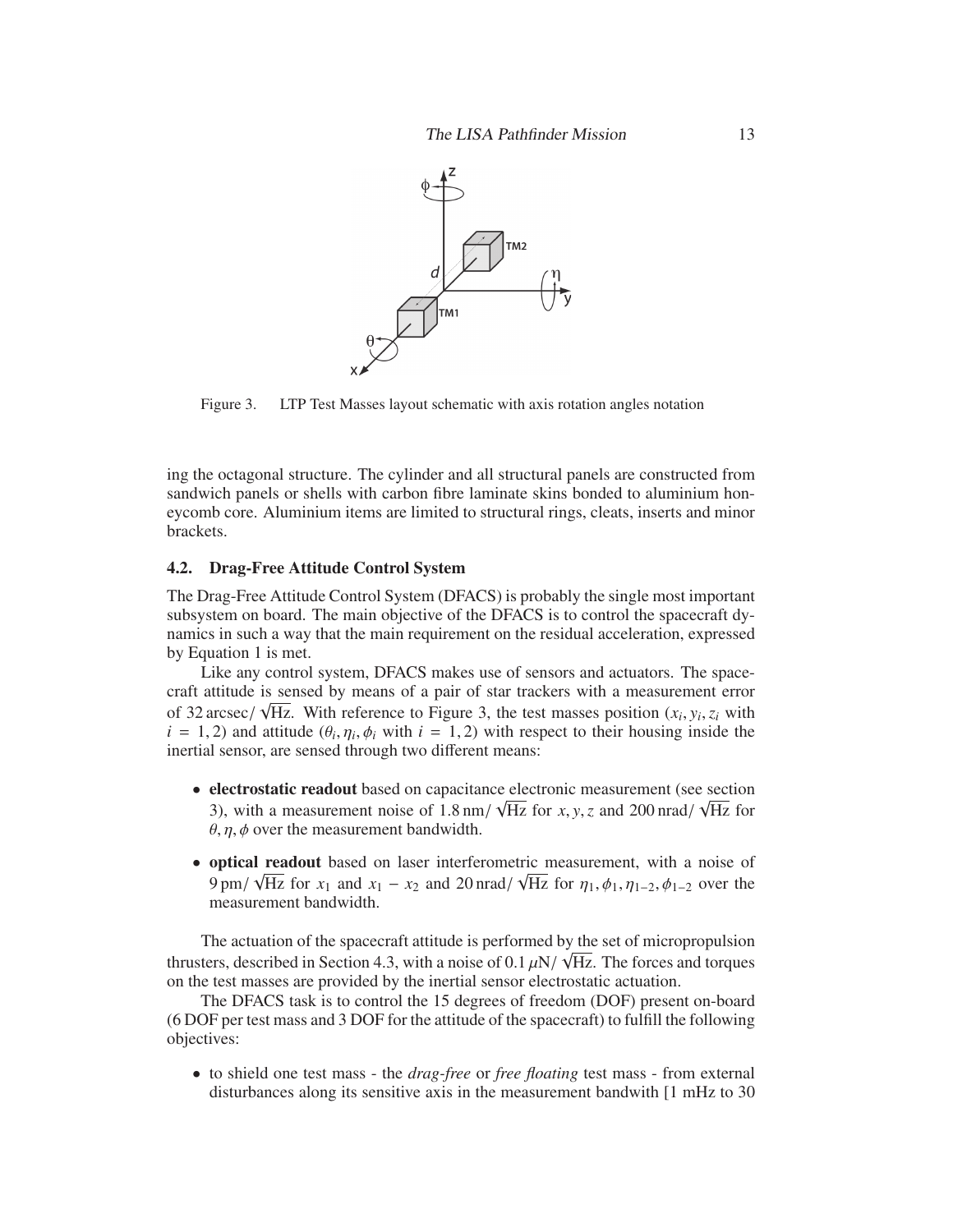#### 14 McNamara et al.

mHz]. The spacecraft is therefore controlled to follow the drag-free test mass, which is free to float in its housing.

- to measure, by laser interferometer, the differential displacement between the drag-free test mass and the second test mass.
- to keep the spacecraft pointed to the sun, and the fixed communication antenna pointed to Earth.

This is realised by careful selection of the drag-free degrees of freedom (DOF) and frequency band separation. In practice, the drag-free DOF conditions are not belonging to one TM, but on 6 DOF's of the two TM's:  $x_1, y_1, z_1, \theta_1, y_2, z_2$ . The remaining test mass coordinates are controlled electrostatically.

# **4.3. Micropropulsion**

The LISA Pathfinder Micro-Propulsion Subsystem (MPS) is based on a Nitrogen Cold Gas thruster system, originally developed for the European Space Agency's GAIA mission (Lindegren et al. (2008)).

The main performance requirements of the LPF propulsion system are shown in Table 1.

|  | <b>Propulsion parameter</b>       | <b>Requirement</b>            |
|--|-----------------------------------|-------------------------------|
|  | Thrust range                      | 0.1 $\mu$ N to 150 $\mu$ N    |
|  | Thrust resolution                 | $\leq 0.1 \mu N$              |
|  | Thrust accuracy                   | $\leq$ 2% at max thrust       |
|  | Thrust linearity                  | $\leq 0.5\%$                  |
|  | Thrust response time              | $\leq 500$ ms                 |
|  | Noise (from $10^{-3}$ Hz to 1 Hz) | $\leq 0.1 \mu$ N/ $\sqrt{Hz}$ |

The LISA Pathfinder MPS is composed of three main parts: the thruster head assembly, the propellant tanks and feed system, and the power control unit. The thruster head assembly consists of three clusters of four thrusters per cluster, with each cluster mounted on the outside walls of the spacecraft, 120° apart. The thruster clusters are fed via a series of pipes and valves from the four Nitrogen tanks mounted on the inside walls of the spacecraft structure. Each tank holds a total of 8.3 litres of propellant, which is sufficient to meet the LPF lifetime with adequate margin, even in the event of the failure of one thruster. The main concern is the change in the gravitational balancing of the spacecraft as the fuel is depleted. For this reason, the spacecraft will be designed to be *unbalanced* at the start of operations, reaching the optimal gravitational balance towards the end of the LTP operations. The whole system is controlled from the power control units (PCU); one PCU can control up to six thrusters.

# **5. Operations**

Being a technology demonstration mission, the *nominal* science operations of LISA Pathfinder are more akin to the commissioning phase of a standard science observatory.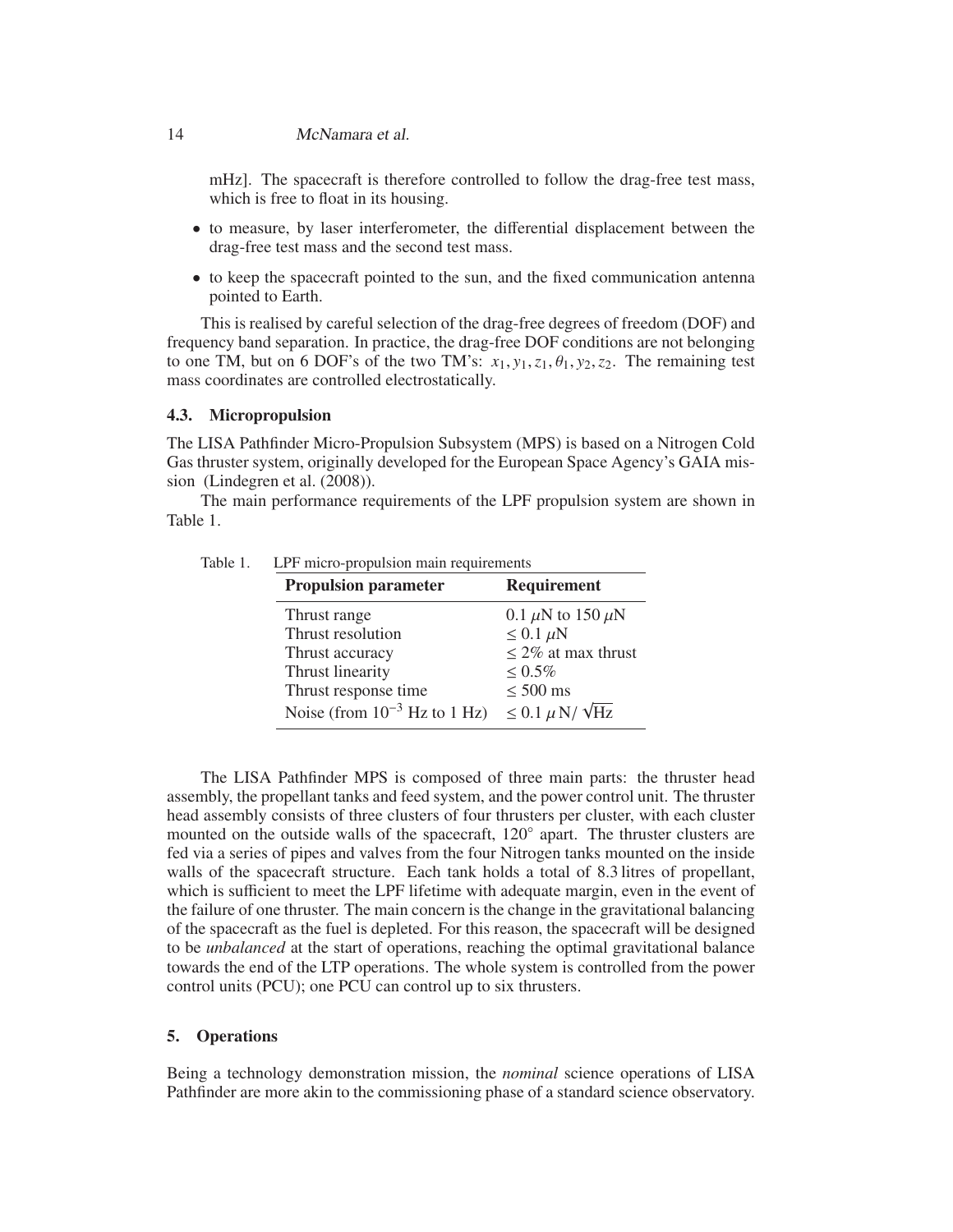

Figure 4. Overview of the LISA Pathfinder Ground Segment diagram showing the data flow.

The operations of the platform and payload will be driven via a mission timeline (MTL) stored on the satellite. Real-time commanding of LPF is possible, however this functionality to restricted to initial commissioning of the satellite, and during contingency operations. At any time, a minimum of three days of MTL will be stored on board, with the possibility of storing up to 6 days for autonomous operations. Due to the nature of the mission, data analysis will be performed on a near-real time basis: data from a given day is used to plan the operations for three days in the future.

The ground segment of LPF is composed of two operational centres, both provided by ESA:

- The *Mission Operations Centre* (MOC) is responsible for the launch and early operations, the transfer phase, and the execution of the in-orbit operations. The MOC is in contact with the spacecraft for a maximum of 8 hours per day through the 35 m Cebreros ground stations. It is located at the European Space Operations Centre (ESOC) in Darmstadt, Germany
- The *Science and Technology Operations Centre* (STOC) is the point of interface to the scientific community, and is responsible for the payload scheduling (both long and short-term), quick-look data analysis, data processing and archiving. The STOC will also take a leading role in the analysis of the mission data. Development of the STOC is run from the European Space Astronomy Centre (ESAC) in Villafranca, Spain.

Figure 4 shows the overall data flow between the various elements of the ground segment.

#### **Acknowledgements**

The authors would like to thank the entire LISA Pathfinder team for their continued work in making this mission possible. The LISA Pathfinder mission is funded through the European Space Agency, while the LTP is funded by the following European mem